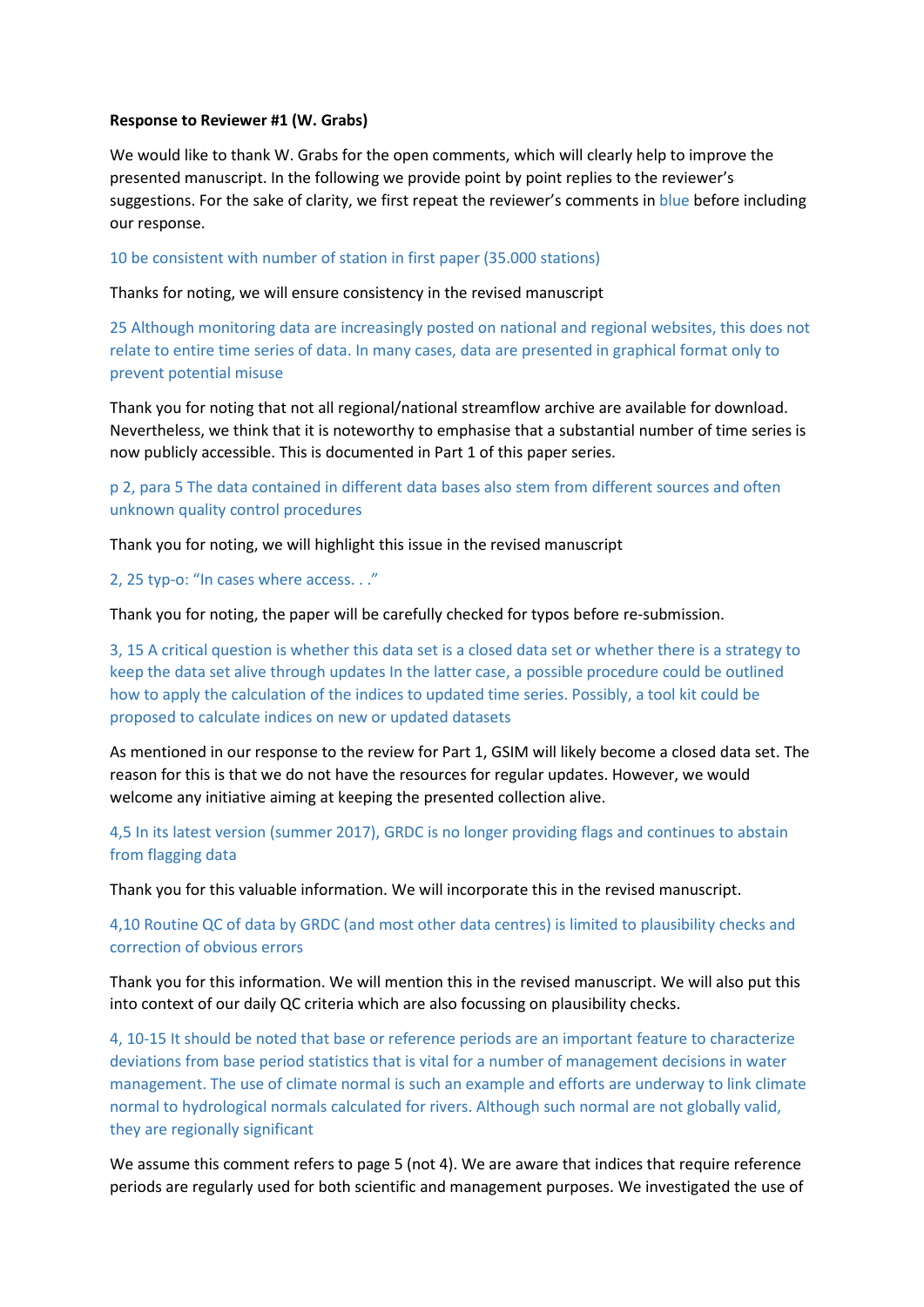such indices in our preliminary assessments, but these indices had some issues and it proved impractical to develop a "one size fits all" solution. For example, large differences in temporal coverage prevented us from finding a reference period that is applicable around the world. These issues are outlined in the manuscript.

4,15 The notion that "time series indices cannot be extended when new data becomes available" is a serious constraint that limits the utility of the data set and the approach chosen. Moreover, a closed data set is aging fast. This needs to be discussed more in the paper. There is also the danger that such a data set becomes "orphaned" and continues to be used over a long period of time even when better data set have become available, similar like the RivDis Data of UNESCO more than 20 years ago that still is being used although it containes errors and is long-since superseded

We agree that there are many challenges related to maintaining the currency of a dataset. These challenges are various, and are both bureaucratic and technical. To this end, please see our response to the comments on Part 1 for a detailed discussion related to issues with orphaned data sets. Regarding the technical challenge of updating the dataset once new data are available, the indexcomputation for all indices in the manuscript does not depend on previous values and we consider this to be a relatively easy task. These points will be elaborated upon in the revised manuscript.

# 9,20 typ-o: ". . .to a year for which. . .."

### Thanks for noting.

### Quality control

The indices should be divided in those that actually express data quality and those that are significant for science applications such as water balance indications etc. A transparent approach should be taken to categorize data as a result of the data quality indices, making however clear that QC procedures cannot replace the responsibility of data owners and providers who in the first place provided data to data centres. The QC indices alone are already a valuable asset of the data set provided, guiding researchers and practitioners in the selection of data sets for their purposes.

The reviewer suggests providing an overall classification into indices into time-series suitable for specific applications based on the quality of the indices. Our approach has been to provide general information on quality rather than pre-determine their possible usage. That is, we (i) check the plausibility of daily values, (ii) provide the number of time-points that were used for computing index values at each time step (e.g. each year) and (iii) employ a set of previously suggested homogeneity tests, and for evaluating these results, we point to previously suggested criteria.

We consider that the "usefulness" of data is always very context dependent (which was also pointed out by referee # 2). For example, a study focussing on climate change detection will have different data requirements than a model validation exercise. Some studies will require highly selective quality criteria even though it results in few sites, while other studies will more readily trade-off quality for gauge density or record length. Others will implement or develop more rigorous quality procedures of their own by which to assess the data rather than be restricted by the basic checks we provide.

We appreciate that the above-mentioned quality control procedure may not be suitable for selecting data for all science applications and we will discuss this in the revised manuscript. We note also, that the scope of Earth System Sciences Data is on presenting data sets and not on developing new methodologies (which would be the case for a more sophisticated classification of data quality).